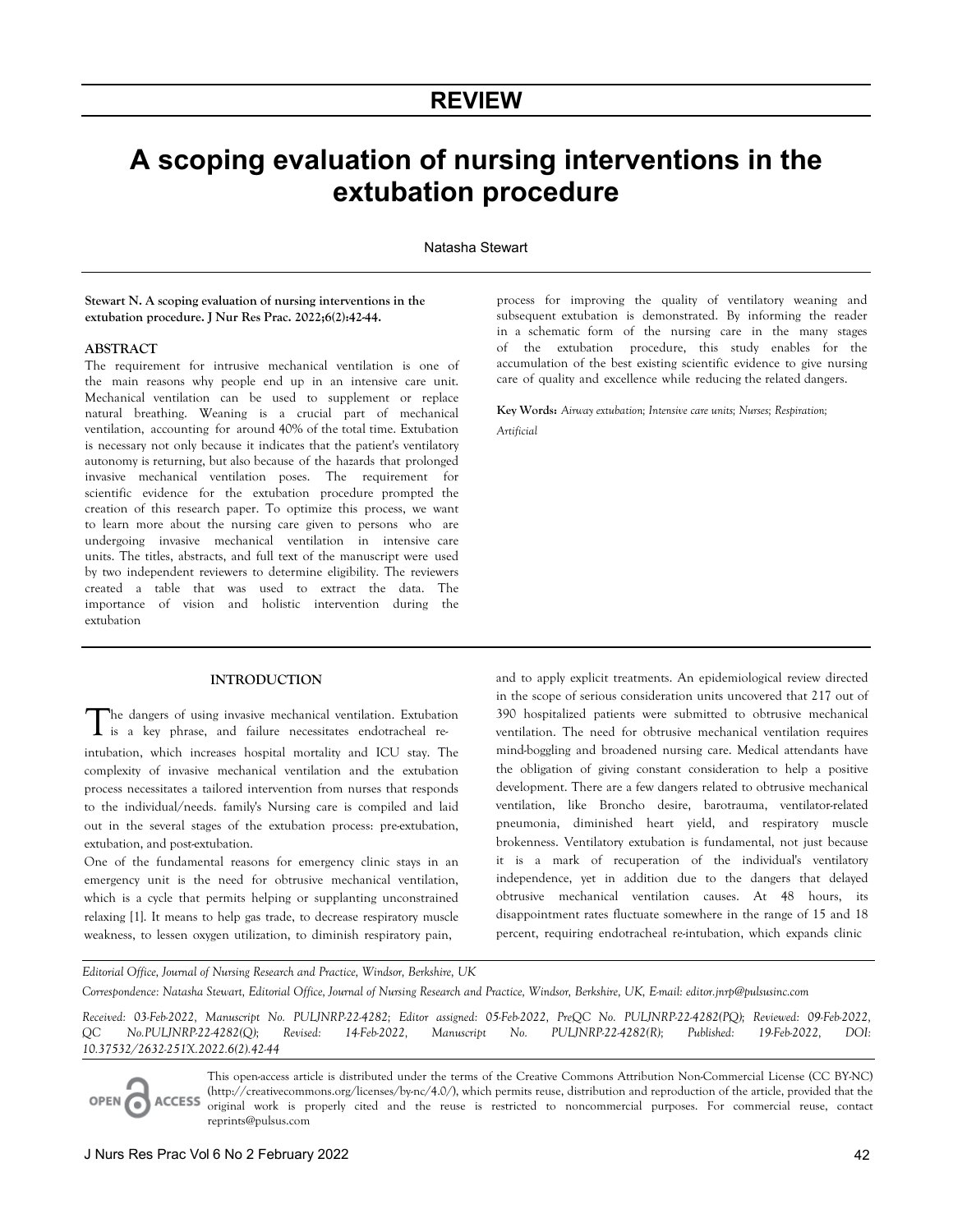# **Stewart N.**

mortality and length of stay in the emergency unit [2]. An exploratory review showed that around 15% of intubated patients required re-intubation brought about by extubation disappointment. This suggested 12 additional days on intrusive mechanical ventilation. A similar report inferred that the death rate was higher in re-intubated patients (43%), contrasted with fruitful extubated patients (12%). The individual submitted to intrusive mechanical ventilation requires intensive nursing care. Regardless, attendants referenced the absence of information and security, inadequate chance to learn, and absence of chances [3]

Proof-based medical services are a methodology reflected in the quest for better and contemplated proof, to act accurately, actually, and to the most noteworthy potential principles. A perusing audit permits us to have a greater more extensive scope of writing investigation since it plans to recognize both distributed and unpublished (dim writing) essential examinations as well as surveys, giving a more complete comprehension of the subject of revenue, as its targets center around planning existing proof on a specific point to illuminate direction and to work on clinical consideration. The perusing audit questions depended on the "PCC" mental aide, which represents the Population, Concept, and Context. The populace of all reviews alludes to grown-up individuals, from the two sexes, orotracheally intubated. The idea implies nursing mediations for the improvement of the extubation cycle. The setting alludes to concentrated consideration units, with no social or topographical determination [4].

A three-venture search system was used. The initial step is an underlying restricted pursuit of data sets applicable to the theme, trailed by an examination of the text words contained in the title and dynamic of recovered papers and of the file terms used to portray the articles. The subsequent advance is a subsequent hunt is completely included information bases: Cochrane, CINAHL, Nursing Reference Center, RCAAP, Medline, ISI, and Scielo, utilizing the recorded jargon, if any, as a delicate inquiry methodology. Thirdly, it was looked through the reference rundown of all included articles for extra investigations. We reached a writer of an essential report, who permitted us to have total admittance to his article. Just investigations distributed in English and Portuguese were accommodating for incorporation [5]. The period utilized for the hunt was between the long stretches of 2015 to 2019. Concentrates on that included recovery nursing cares, individuals submitted to a tracheotomy, and kids were rejected. Aftereffects of each article were thought about and broken down by two autonomous commentators. Conflicts contended with a third commentator. The Joanna's Briggs Institute PRISMA Flow Diagram for the checking audit process. As introduced, the examination distinguished 79 important investigations to be distinguished 79 important investigations to be incorporated. Of these, 69 investigations were prohibited in the wake of perusing and dissecting the title and unique. Of the leftover articles, one of them was rejected after perusing the full text, since it didn't meet the incorporation standards. We remembered 9 examinations for the survey. Extraction information from all articles was made by somewhere around two free analysts, in light of the target and sub-inquiries of this perusing audit. All conflicts were settled through conversation or with a third analyst. The accompanying table presents the ID of each study utilizing the PCC strategy, the degree of proof, the period of each study, and their division as per the 3 phases of the extubation

interaction, with the Nursing intercessions tended to by each study in the various stages. A perusing audit isn't expected to survey the strategic nature of included examinations, even though the degree of proof for every one of the included investigations has been introduced in information extraction [5]. Nurture patient connections are the remedial relationship advanced inside the extent of the nursing proficient practice is described by the organization laid out with the individual. It focuses on assisting them with being proactive in accomplishing their wellbeing plan, through a unique cycle. It is the attendant's liability regarding giving quality persistent consideration so there is a positive advancement of the individual. Concerning utilization of a rundown of extubation rules, the individual should meet explicit models for ventilatory weaning. In the articles dissected, one of them expresses that a rundown of models can't be applied because of the consistent and intricacy changes in the individual's wellbeing status. Then again, the excess articles express that there is a requirement for weaning measures, working on its quality. The system introduced alludes to the need to expect from medical attendants a clinical represent an early discovery of possibly hazardous circumstances. Recognizing the gamble factors for delayed weaning, like hypercapnia, muscle shortcoming, tachycardia, and the decrease in the Glasgow Coma Scale, permits a sufficient exhibition and greeter treatment viability (6). Quick issue acknowledgment and quality nursing care can resolve intense respiratory misery, dyspnea, expanded breathing exertion, and forestall unfriendly occasions. Just one article manages nursing intercessions that forestall the event of laryngeal edema and ensuing stridor, having acquired positive outcomes in diminishing stridor rate after extubation, re-intubation rate, and reintubation rate because of stridor after extubation. With the information gathered and the advantages introduced in the different investigations, it is feasible to express that the best time of the day for extubation will be the morning. Albeit, one of the examinations eludes that the interference of ventilatory weaning during the night might defer the individual's development. The structure introduced addresses the need to assess the degree of the heart of the individual submitted to orotracheal intubation. During the extubation, the medical caretaker ought to assess the degree of still; small voice to constantly guarantee a score more noteworthy than 13 focuses on the Glasgow Coma Scale and guaranteeing least sedation as could be expected. Medical attendants should act to decrease the individual's nervousness by consolidating a sign to show the need to stop the extubation, showing pressure decrease procedures, and guaranteeing that the family is available if conceivable [7].

The structure introduced addresses the need for thorough nursing cares for individuals submitted to orotracheal intubation and the significance to distinguish and dealing with the most widely recognized issues of mechanical obtrusive ventilation. Two articles express that during extubation, attendants should first and foremost affirm the presence of hack reflex and the gulping capacity. From that point forward, the patient should be told to hack at extubation and to hack again after the orotracheal tube is eliminated, to oust the emissions. Situating During the extubation, the individual ought to be situated recumbent, with the rise of the headboard. A few articles allude that the avoidance of laryngeal edema and subsequent stridor is conceivable by overseeing, as indicated by clinical solution, 1mg of budesonide by nebulization promptly before extubation [8].